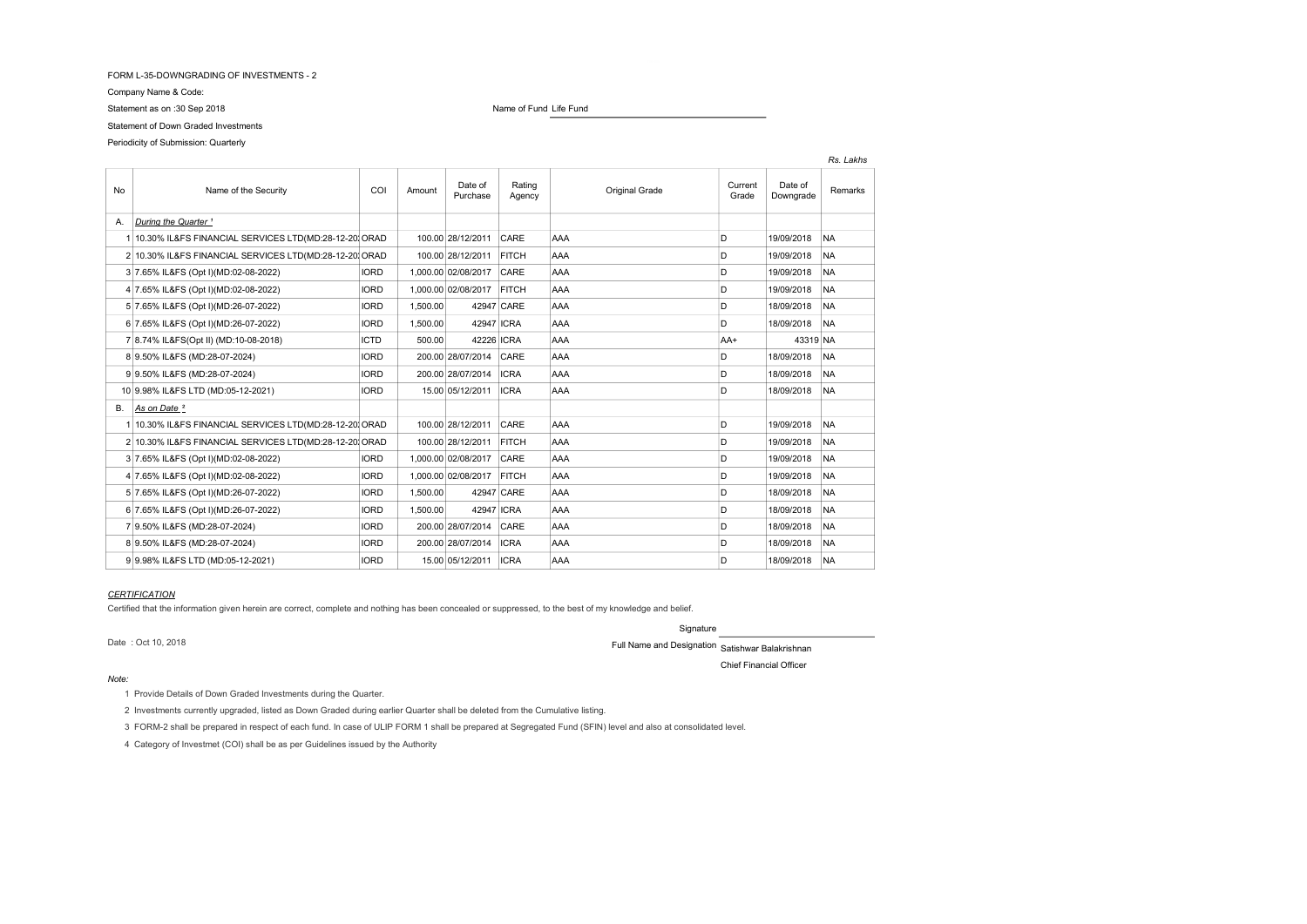## FORM L-35-DOWNGRADING OF INVESTMENTS - 2

Company Name & Code:

Statement of Down Graded Investments

Periodicity of Submission: Quarterly

# Statement as on :30 Sep 2018 Name of Fund Unit Linked Fund

|    | Rs. Lakhs                                                    |             |          |                     |                  |                |                  |                      |           |
|----|--------------------------------------------------------------|-------------|----------|---------------------|------------------|----------------|------------------|----------------------|-----------|
| No | Name of the Security                                         | COI         | Amount   | Date of<br>Purchase | Rating<br>Agency | Original Grade | Current<br>Grade | Date of<br>Downgrade | Remarks   |
| А. | During the Quarter <sup>1</sup>                              |             |          |                     |                  |                |                  |                      |           |
|    | 1 10.30% IL&FS FINANCIAL SERVICES LTD(MD:28-12-20) ORAD      |             |          | 525.00 28/12/2011   | CARE             | AAA            | D                | 19/09/2018           | <b>NA</b> |
|    | 2 10.30% IL&FS FINANCIAL SERVICES LTD(MD:28-12-20) ORAD      |             |          | 525.00 28/12/2011   | <b>FITCH</b>     | AAA            | D                | 19/09/2018           | <b>NA</b> |
|    | 3 7.65% IL&FS (Opt I)(MD:02-08-2022)                         | <b>IORD</b> |          | 1.125.00 27/10/2017 | CARE             | AAA            | D                | 19/09/2018           | <b>NA</b> |
|    | 4 7.65% IL&FS (Opt I)(MD:02-08-2022)                         | <b>IORD</b> |          | 1,125.00 27/10/2017 | <b>FITCH</b>     | AAA            | D                | 19/09/2018           | <b>NA</b> |
|    | 5 8.90% IL&FS(Opt III) (MD:15-03-2021)                       | <b>IORD</b> |          | 750.00 15/03/2016   | CARE             | AAA            | D                | 19/09/2018           | <b>NA</b> |
|    | 6 8.90% IL&FS(Opt III) (MD:15-03-2021)                       | <b>IORD</b> |          | 750.00 15/03/2016   | <b>FITCH</b>     | AAA            | D                | 19/09/2018           | <b>NA</b> |
|    | 7 9.50% IL&FS (MD:28-07-2024)                                | <b>IORD</b> |          | 975.00 28/07/2014   | CARE             | AAA            | D                | 18/09/2018           | <b>NA</b> |
|    | 8 9.50% IL&FS (MD:28-07-2024)                                | <b>IORD</b> |          | 975.00 28/07/2014   | <b>ICRA</b>      | AAA            | D                | 18/09/2018           | <b>NA</b> |
|    | 9 9.98% IL&FS LTD (MD:05-12-2021)                            | <b>IORD</b> |          | 195.00 05/12/2011   | <b>ICRA</b>      | AAA            | D                | 18/09/2018           | <b>NA</b> |
|    | 10 IL&FS Education & Technology Services LTD 20.11.2018 OACP |             |          | 4,448.81 20/11/2017 | CARE             | $A1+$          | A4               | 11/09/2018           | <b>NA</b> |
|    |                                                              |             |          |                     |                  |                |                  |                      |           |
| В. | As on Date <sup>2</sup>                                      |             |          |                     |                  |                |                  |                      |           |
|    | 1 10.30% IL&FS FINANCIAL SERVICES LTD(MD:28-12-20) ORAD      |             |          | 525.00 28/12/2011   | CARE             | AAA            | D                | 19/09/2018           | <b>NA</b> |
|    | 2 10.30% IL&FS FINANCIAL SERVICES LTD(MD:28-12-20) ORAD      |             |          | 525.00 28/12/2011   | <b>FITCH</b>     | AAA            | D                | 19/09/2018           | <b>NA</b> |
|    | 3 7.65% IL&FS (Opt I)(MD:02-08-2022)                         | <b>IORD</b> |          | 1.125.00 27/10/2017 | CARE             | AAA            | D                | 19/09/2018           | <b>NA</b> |
|    | 4 7.65% IL&FS (Opt I)(MD:02-08-2022)                         | <b>IORD</b> |          | 1,125.00 27/10/2017 | <b>FITCH</b>     | AAA            | D                | 19/09/2018           | <b>NA</b> |
|    | 5 8.90% IL&FS(Opt III) (MD:15-03-2021)                       | <b>IORD</b> |          | 750.00 15/03/2016   | CARE             | AAA            | D                | 19/09/2018           | <b>NA</b> |
|    | 6 8.90% IL&FS(Opt III) (MD:15-03-2021)                       | <b>IORD</b> |          | 750.00 15/03/2016   | <b>FITCH</b>     | AAA            | D                | 19/09/2018           | <b>NA</b> |
|    | 7 9.17 IDFC 2024 MD: 14.10.2024                              | <b>ECOS</b> |          | 498.57 19/05/2015   | <b>ICRA</b>      | AAA            | AA+              | 27/06/2018           | <b>NA</b> |
|    | 8 9.50% IL&FS (MD:28-07-2024)                                | <b>IORD</b> |          | 975.00 28/07/2014   | <b>ICRA</b>      | AAA            | D                | 18/09/2018           | <b>NA</b> |
|    | 9 9.55% HINDALCO INDUSTRIES LTD (MD: 25.04.2022)             | <b>ECOS</b> | 1,002.16 | 10-Jul-12 CRISIL    |                  | AA+            | AA               | 20/06/2014           | <b>NA</b> |
|    | 10 9.55% HINDALCO INDUSTRIES LTD (MD: 27.06.2022)            | ECOS        | 1.001.98 | 04-Oct-12 CRISIL    |                  | AA+            | AA               | 20/06/2014           | <b>NA</b> |
|    | 11 9.60 HINDALCO INDUSTRIES LTD MD: 02.08.2022               | <b>ECOS</b> | 501.57   | 12-Sep-13 CRISIL    |                  | AA+            | AA               | 20/06/2014           | <b>NA</b> |
|    | 12 9.98% IL&FS LTD (MD:05-12-2021)                           | <b>IORD</b> |          | 195.00 05/12/2011   | <b>ICRA</b>      | AAA            | D                | 18/09/2018           | <b>NA</b> |
|    | 13 IL&FS Education & Technology Services LTD 20.11.2018 OACP |             |          | 4.448.81 20/11/2017 | CARE             | $A1+$          | A4               | 11/09/2018           | <b>NA</b> |

# **CERTIFICATION**

Certified that the information given herein are correct, complete and nothing has been concealed or suppressed, to the best of my knowledge and belief.

Signature Date : Oct 10, 2018 Full Name and Designation Satishwar Balakrishnan

Chief Financial Officer

#### Note:

1 Provide Details of Down Graded Investments during the Quarter.

2 Investments currently upgraded, listed as Down Graded during earlier Quarter shall be deleted from the Cumulative listing.

3 FORM-2 shall be prepared in respect of each fund. In case of ULIP FORM 1 shall be prepared at Segregated Fund (SFIN) level and also at consolidated level.

4 Category of Investmet (COI) shall be as per Guidelines issued by the Authority